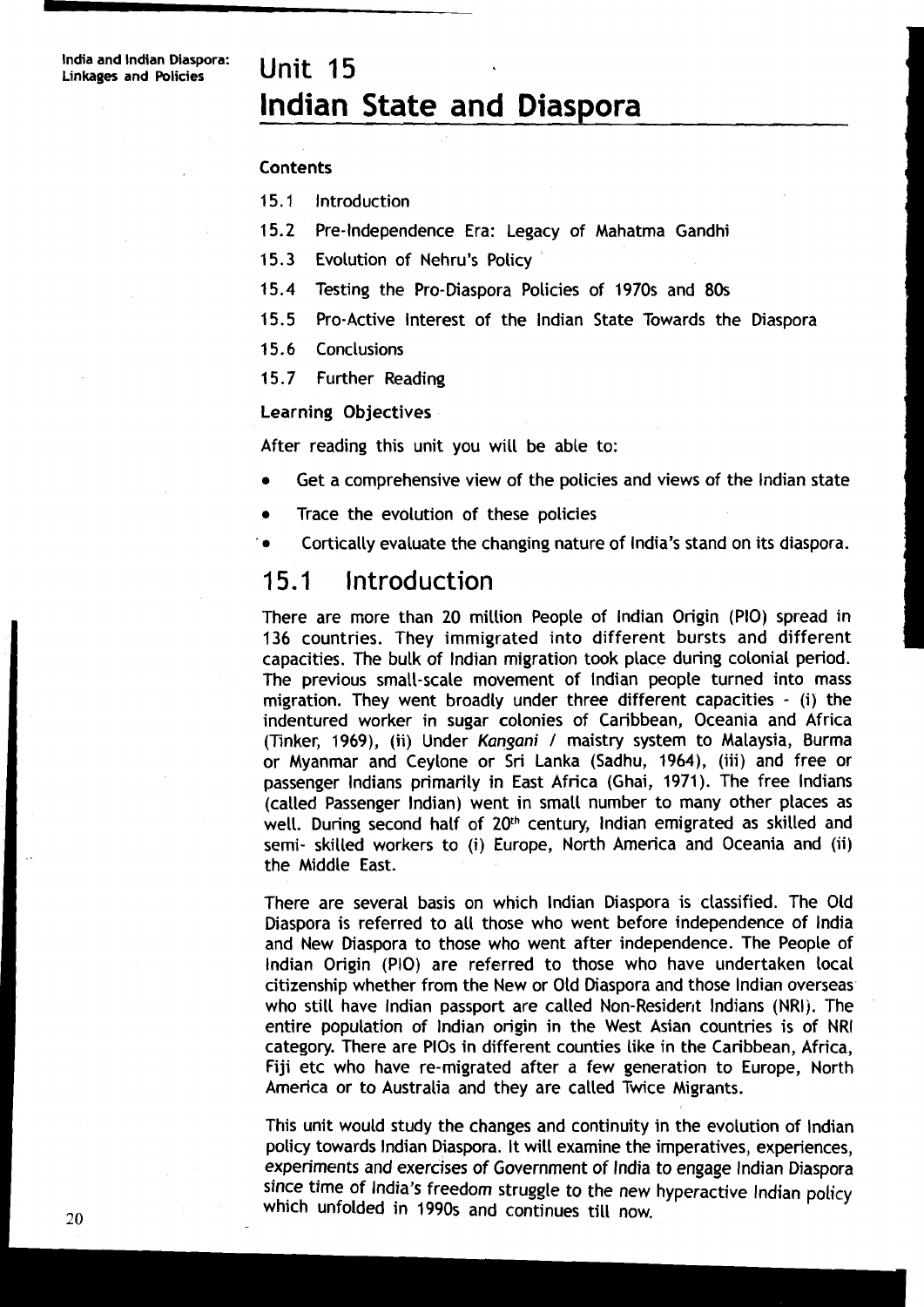# 1 **5.2** Pre- Independence Era: Legacy of Mahatma **Indian State and i** Gandhi

The initial response of India on Indian Diaspora was directed towards PIOs. South African Indians, for whom Mahatma Gandhi struggled in South Africa, whose cause lndia took to the UN even before becoming independent and sacrificed its substantial trade relations, South Africa was a very special issue for India. Discriminatory treatment in racially structured society of South Africa had drawn Mahatma Gandhi into active politics when he had gone to South Africa in late 19th century. Later, lndian nationalists of all shades had demanded improvement in working and living conditions of lndians settled abroad. lndian settlers protest began to be articulated in East Africa also. East African lndian National Congress, based on the model of the lndian National Congress was founded in 1914. A.M. Jeevanjee had started voicing the grievances of lndian settlers in East Africa. He had gone to the extent of advocating "the annexation of African territory" (Tangynika) to the lndian Empire" arguing that it had been an Asiatic kingdom in ancient times" (Jeevanji, 1912). lndians in Africa formed middle section in threetier society, the whites at top and the blacks at the bottom. However, their presence was more apparent to Africans as they came directly in contact with them through their retail shops and business. At the same time, they were aggressive in commercial sector. Similarly in Mauritius and Fiji, Mahatma Gandhi had sent Manila1 Doctor while coming back from South Africa to mobilise them for education and advising them to give very high importance to educate their children (Tinker, 1974). But more importantly he advised them to actively participate in local politics and demand legitimate share in the governance and economy of their new home. lndians also used nationalism to mobilise the lndian Diaspora around the world to get lndian independence. They were exhorted to identify with the lndian cause as 'only a free lndia could hope to protect and safeguard their interest'. Since most of them were taken under a coercive colonial rule they were visualised by Gandhi as a segment of emerging lndian independence where they will share the socio cultural space within India. Therefore, it was a policy of identification and association but it was by and large Gandhi's own view. Nehru who since 1930 became official in-charge of foreign policy of lndia within lndian National Congress had different views.

#### $15.3$ Evolution **Nehru's** Policy

Nehru, who became the first Prime Minister of India, had long ago visualised the clash of interests of lndians overseas and local inhabitants. Nehru took up the cause of lndian diaspora, he was not the only one though: Sapru, Shastri, Kunzru, Maharaj Singh, among others, were actively involved for the cause of the lndian diaspora. Though Nehru was more involved with lndians who had migrated to Burma, Malaya and Srilanka, it was he who was responsible for evolving Indian's policy towards the Indians settled abroad including those in the Caribbean and Africa. In 1927 when he was appointed the secretary of All lndia Congress Committee (AICC), a body of the lndian National Congress (INC), - he prepared a paper 'A Foreign Policy of India' for AICC. In this paper, for the first time, he categorically outlined the policy of INC regarding lndian settlers in other colonial countries, the role lndia wanted them to play in their country of adoption and the kind of support they could expect from India. He asked in the paper, "what is the position of lndians of foreign countries to-day?" . He said that lndian overseas went as "a hireling of exploiter" i.e. British government and he wanted this position to be changed. He suggested at other place that "an lndian who goes to other countries must co-operate with people of that country and win for himself a position by friendship and service... The Indians should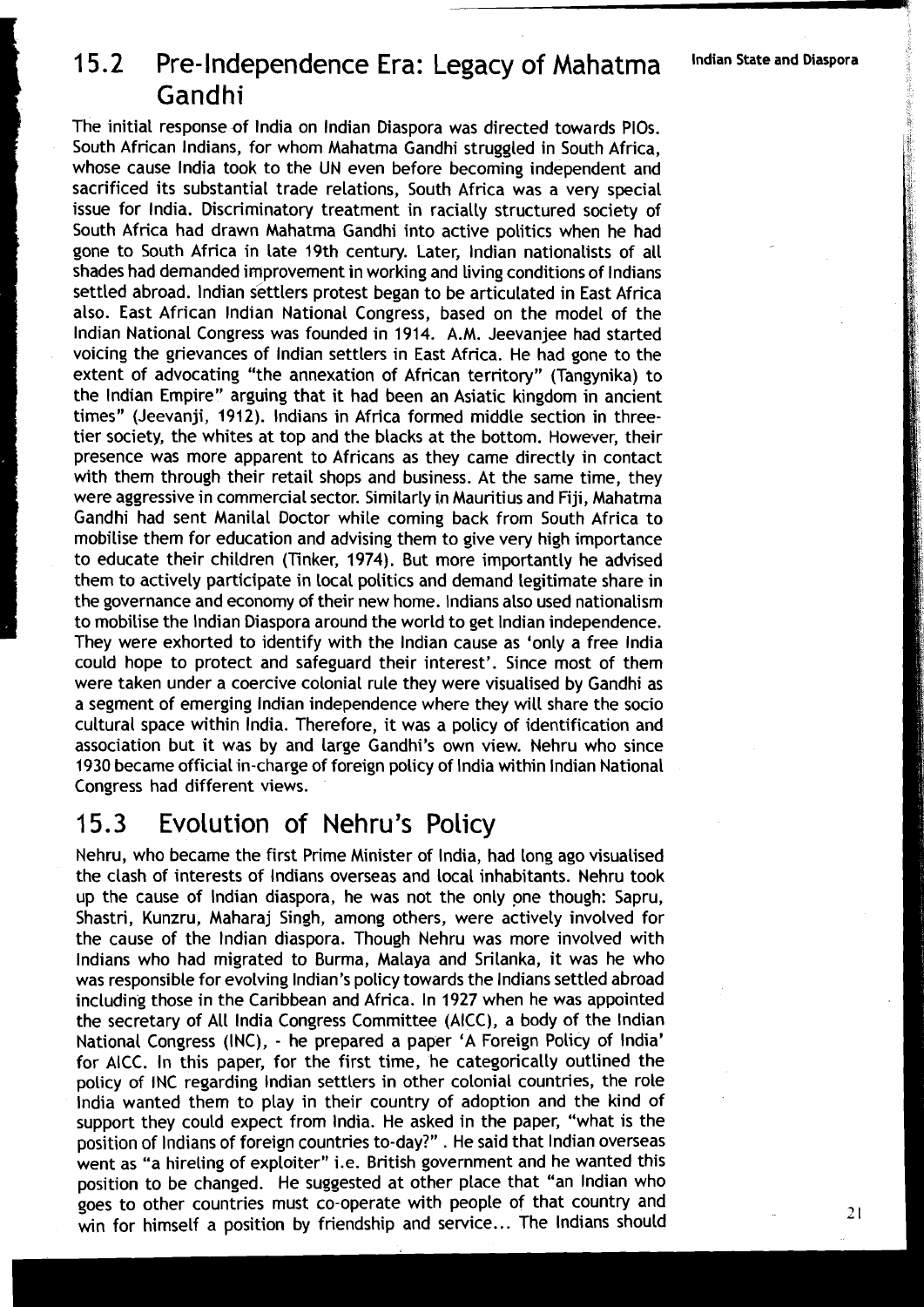**lndia and lndian Maspora:** co-operate with Africans and help them, as far as possible and not claim **Linkages and Policies** a special position for themselves" (Selected Works of Jawahar La1 Nehru, 1972: 353, 368).

> However, this was not a consensus view of INC. Another stream of the Congress comprising of C.F. Andrew, Srinivas Shastri and H.N. Kunzru, M.M. Malaviya, 0.G . Gokhale were mainly concerned with discrimination of lndians in Africa and other places and wanted for them a parity with White settlers. Many of them visited workers recruitment centres and talked to them about problems. ,

> The agitation of Mahatma Gandhi in South Africa was also confined to the betterment of lndian settlers cause. In succeeding years, the issue of discrimination of lndians in South Africa became a sentimental issue for lndian nationalists, as Mahatma Gandhi was very closely associated with it. Nehru represented left wing of Congress. He differed with the conservative wing whose demand was confined only for betterment of lndian overseas. Nehru believed in co-operation between lndians and Africans, however until late 1940, his sympathy and worry were also confined, only for lndians in South Africa. This contrasted with his general policy of lndian support to combined struggle of lndian settlers and Africans in which African cause was paramount. Nehru's special support to lndian settlers in South Africa was very obvious. In a message to INC of South Africa, Nehru wrote in 1939, "lndia is weak today and can not do much for her children abroad but she does not forget them and every insult to them is a humiliation and sorrow for her. And a day will come when her long arm will shelter and protect them and her strength will compel justice for them (lbid:618). " It is this duality between Nehru's policy and the presence of two wings (conservative and left) in Congress, which help us to understand the change and continuities in lndian support to lndian settlers in Africa. However, by early 1950's it was Nehru policy towards East African lndians that ultimately prevailed even in South Africa and other countries.

> Congress had set up an overseas department in 1929 and a slender contact was established with local Congress organisations in South and East Africa. Nehru took over foreign relations when an interim nationalist government was formed under him on 2 September 1946. He took the issue of Indians' discrimination in South Africa beyond Commonwealth to United Nations. After independence, Nehru expressed his views on the position of Indians in Africa and other places. Speaking in the Constituent Assembly on 8th March 1948 he said, "Now these lndians abroad what are they? Are they lndian citizen - are they going to be citizen of lndia or not? If they are not, then our interest in them becomes cultural, humanitarian and not political.. . Either they get the franchise of the nationals of the other country or treat them as lndian minus franchise and ask for them the most favourable treatment given to an alien". He advised lndian immigrants, "If you can not be, and if you are not friendly to the people of that country, come back to India and do not spoil the fair name of India (lbid:618)."

> Nehru made it clear in 1950, "In many parts of Africa-East, West, Souththere are considerable number of Indians, mostly business people. Our definite instructions to them and to our agent in Africa are that they must always put the interest of indigenous populations first. We want to have no vested interests at the expense of the population of those countries" (Chhabra, 1978:15). He emphasised the same view repeatedly. He said about lndians abroad, "if they adopt the nationality of that country we have no concern with them. Sentimental concern there is, but politically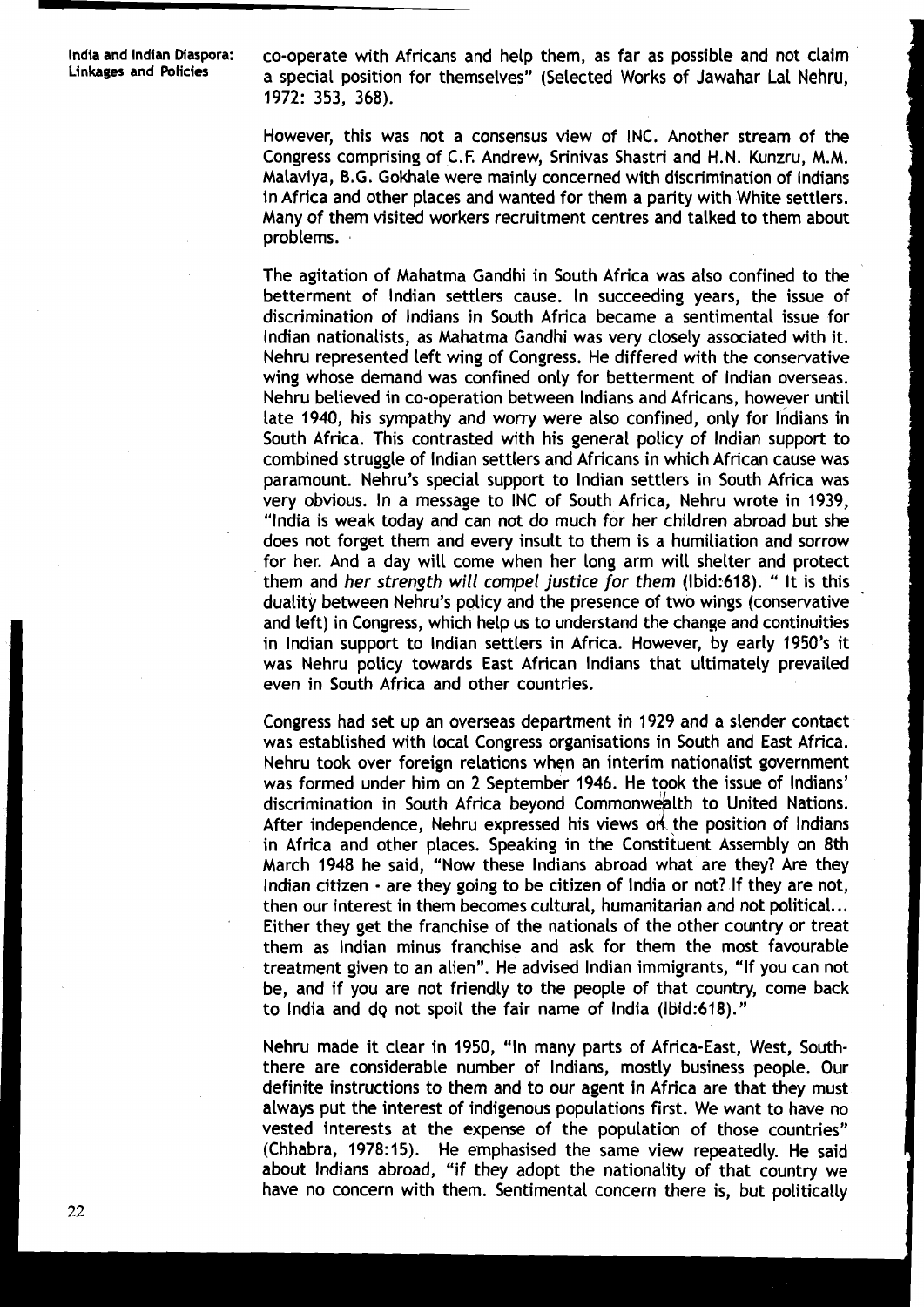they cease to be lndian national (India's Foreign Policy- 1946-61, 1957: 130). **lndian State and Diaspora**  Nehru asserted in 1953, "About Africa and lndians there, I may tell you, the policy we have pursued for many years. .. . We have told them very definitely and precisely that we as government do not encourage or support them in anything they might want and which goes against the interests of the Africans. We have made that perfectly clear (Chhabra, 1978: 15)". Nehru was very clear that any overt move by the lndian government for PlOs would do more harm than good to them. He was not against people to people contacts or non-governmental association. Nevertheless, Nehru also talked about double Loyalty of lndians overseas. "During Indo-Chinese war lndia welcomed contributions from Asians of East Africa to help boost its defence efforts. When questioned on this Nehru told to a foreign journalist that "lndians overseas have dual Loyalty, one to their country of adoption and other to their country of origin" (Gupta, 1974:134). Further lndia deplored it as an act of disloyalty when it found that Asians were selling and promoting Chinese made goods at the cost of lndian goods.

'rhough Nehru stood for primacy of Africans if their interest was to clash with lndian settlers, however, when Asian Relation Conference was organised, two South African lndian Leaders - Y.M. Dadoo and GM Naicker were invited but there was no black participants from South Africa. Even during Nehru's prime ministership when question of racism in South Africa was taken up in U.N., it was only the case of Indians discrimination in South Africa that was India's concern, though soon lndia had to change its policy to include black Africans also. This caused great misgiving in Africans (see Dubey, 1968). Between 1960-66 the gulf between lndia and lndian settlers abroad widehed as lndia came to believe that lndians were more of an obstacle than an assets in its diplomatic relations with Africa. After the Chinese attack, it seemed a matter of smaller consequences if PlOs were to face some degree of discrimination.

When Nehru formulated India's position on lndians overseas, most of the countries in the Third World were under colonial rule. Before independence the lndian concern about the treatment of lndian settlers abroad was with the intention of making British rulers of our country responsible for the welfare of overseas lndians and securing for them fair treatment and justice in relation to White settlers. The assumption that such responsibility continued was occasionally expressed in parliament and press. Immediately after India's independence, Government of lndia was not in a position to assist for full justice to lndian settlers. Moreover, the leaders of white settlers in Kenya and South Africa had seen lndian independence as a threat to British rule in Africa. They called Nehru as a Hindu communist who wanted to replace European rule by Indians. Their propaganda about lndian sinister design on African colonies where lndians were in substantial number, and the image of lndian settlers in Africa as an exclusive community whose only interest in Africa was economic exploitation, made lndian Leaders very sensitive on the question of lndians overseas. 'The condition of lndian migrants in neighbouring countries like Burma, Malaysia, Uganda were ignored. Since Ceylon was very close to India, some protests and noise were made during Nehru's time also. lndia protested against Citizenship Act of Ceylon, which was disqualifying the PlOs. It was long and protracted involvement, though somewhat in subtle ways that PI0 issue was kept in bilateral relation between two countries. In fact the problems of PlOs in different countries were so diverse, the positioning and status so different and the reach of lndia so varied that a nascent lndian state did not find itself equipped and strong enough to address the diaspora issues head on, besides this, Nehru had other priorities like mobilisation of Afro Asian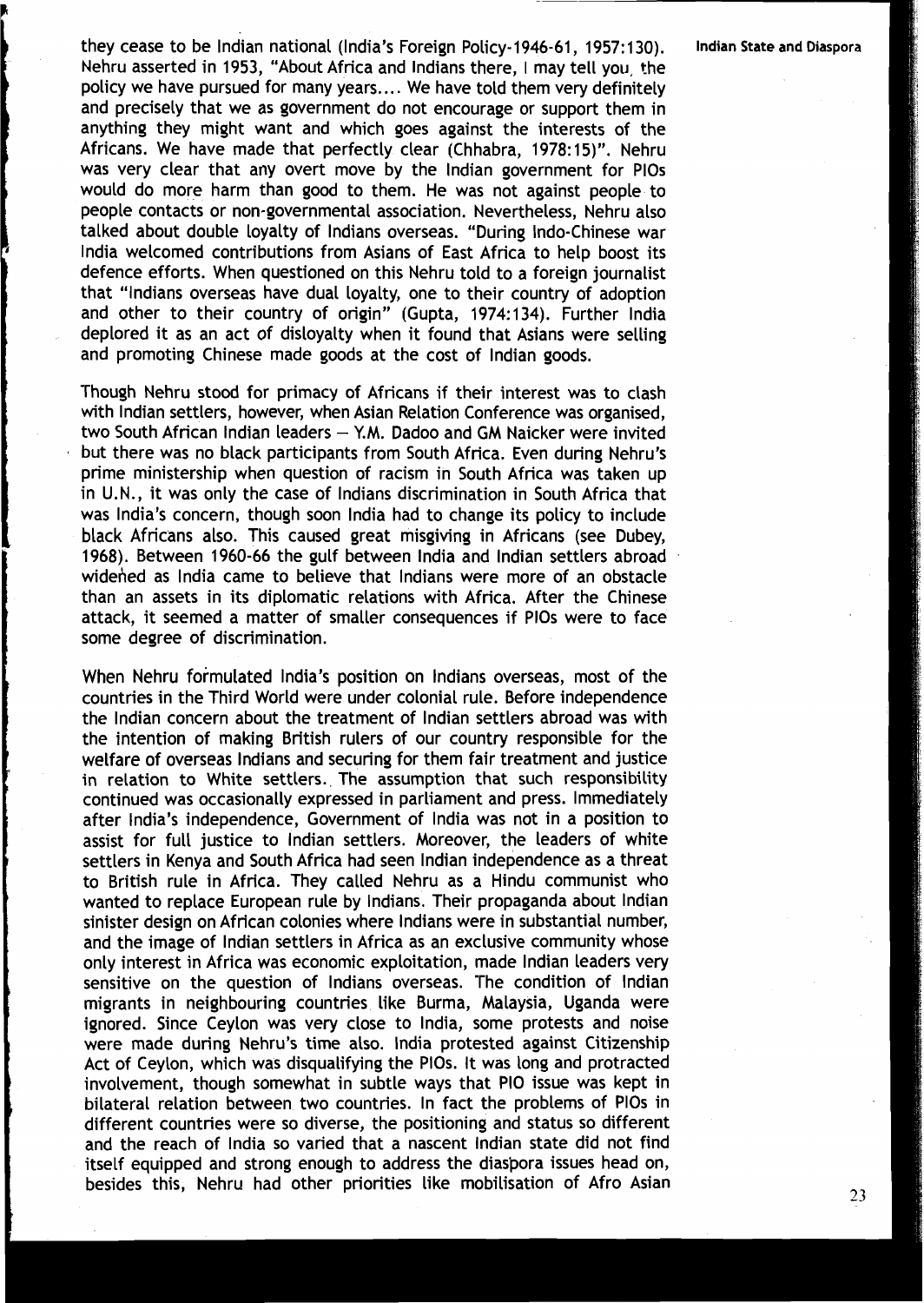**lndia and lndian Diaspora:** countries to keep them away from cold war rivalries. For such mobilisation, the issue of PIO was not to be emphasised in Africa.

> Nehru's policy of exhorting lndians to identify themselves with locals in Asia and Africa was not based only on his ideological commitment. In Kenya, the presence of lndian settlers was Larger than European community and the Kenyan Europeans wanted to keep Kenya as Whiteman's country. A strong anti-Indian campaign was being pursued by Whites in Africa and several riots broke out in Kenya, Uganda, and South Africa involving Indians and Africans during 1944-49. If African's struggle was to be weakened and divided there was every likelihood that White Kenyan settlers could have extended South African model in East Africa. Therefore, it was necessary that lndian settlers joined hand with blacks in opposing white settlers even sacrificing their short-term gains. The Caribbean lndian were so far off that knowingly their problems and their marginalisation by black diaspora community as well as by colonial rulers were ignored. Unlike the problems of Indians in Ceylon or in Burma or even in Africa, it created little pressure from lndian leaders and masses at home. Therefore, it was the distance, the absence of connectivity with lndia that led to the maximum neglect of the Indian  $\tilde{L}$  - pora in the Caribbean by Nehru and other lndian Leaders.

> Nehru said in constituent Assembly on 9th August 1948, "The lndian Commissioner will not be entitled to discharge consular function in respect of lndians who may not be considered to be (Indian) national, that is permanent resident in those territories or to act as spokesman of such Indians". When Mau Mau rebellion (1952-53) broke out in Kenya very few lndian settlers in Kenya sided with the British; they were accused of being with rebels. "There were few Europeans in Kenya who do not insist that New Delhi through its official and non-official representatives in Africa has encouraged and added the rebellion of Mau-Mau "(Blundell, 1953). The lndian ambassador to Kenya, Aba B. Pant was charged in British Parliament for fomenting Mau-Mau trouble. Unlike what it did in South Africa, lndia took a softer stand and recalled Pant under pressure.

During late 1950s, Indians were considered as hurdles in consolidating Indo-African relations. 'But after Indo-Chinese war of 1962 when lndian isolation was exposed. Mrs. lndira Gandhi in her capacity as official delegate toured African countries in 1964. She continued to emphasis that lndian settled in Africa must identify themselves completely with the African people and make their fullest contribution to the societies in which they lived. However, as seen by her tour programme in Africa, besides her official engagements, she made it a point not to miss lndian settlers, leaders and members of the community though in certain small location their number even did not exceed even fifty (see Gopal, 1984;15). She also called lndian settlers as "Ambassador of India" in Africa. Similarly while touring Fiji , Mrs Gandhi said that "I feel like a mother concerned about the welfare of a married daughter who has set up home far away"(Thakur, 1958: 356). It shows a subtle departure from Nehru policy, as lndian settlers became now a useful instrument for generating goodwill for India. Their position as 'ambassador of India' implied that they were no more excluded from policy considerations of India. These shifts became more noticeable in many areas when Mrs. Gandhi became the Prime Minister of India. By second half of 1960s there was increasing realisation that lndians in Africa, whatever passport they may hold, should not be put outside India's Africa policy. This also suited the lndian move of economic diplomacy in Africa and other developing countries as lndian settlers in East Africa had requisite capital and will to share it with Indian economic initiatives in African countries.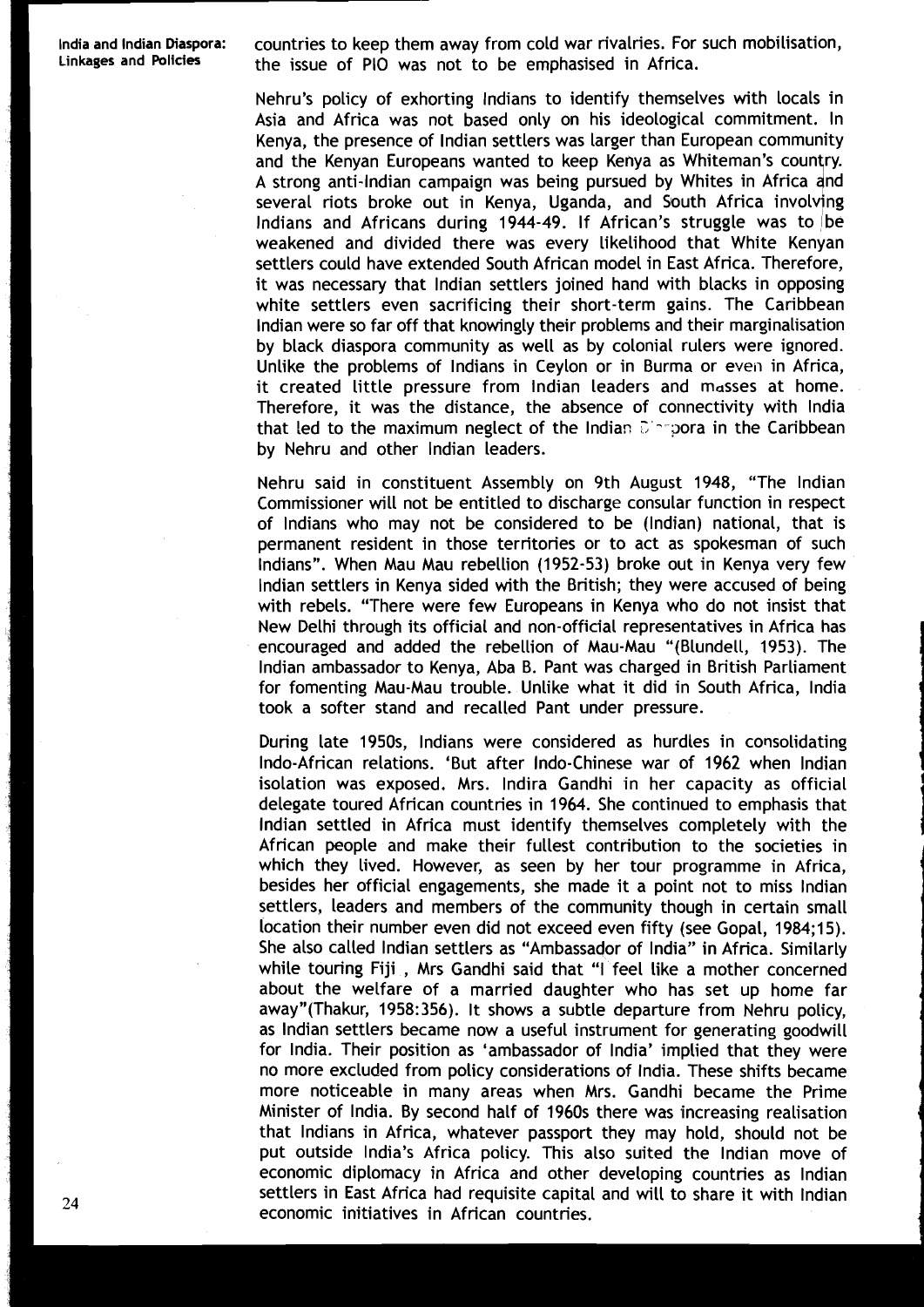#### Reflection and Action 15.1

What was the position of Indians in South Africa in mid 20<sup>th</sup> Century?

What is the main thrust of Nehru's Policy towards lndian Diaspora?

What was the shift in lndira Gandhi's policy towards lndian Diaspora as compared to Nehru?

### 15.4 Testing the Pro- Diaspora policies of 1970s and 80s

In 1967, the Government of Kenya started the Kenyanisation of its economy when all non-citizens, largely Indians, were asked to take work and residence permit. It allowed them to trade only in restricted areas and items. Though it was purely an internal policy measure of the Kenyan government, lndia advised them to surrender British passport and get local citizenship. lndian diplomats too mobilised PlOs in favour of this move but not many responded to it. For PlOs accepting the advice to mix with African meant giving their daughters in marriage to local Africans. PlOs were not willing to migrate to England because of social insecurity, apprehension regarding cultural degeneration of their children in Western culture. Going back to lndia and being trapped in vicious trap of poverty, filth and unemployment was out of question. Partly, lndian policies also did not allow them to forget their old links as it appealed to them, thrice in two years, for financial help for defence fund to contain China and Pakistan. A large number of visitors from India, religious leaders, fund collectors for charity and politicians kept coming and made contact with PlOs. All these were strengthening the feelings of mutual dependence. When they were in crisis this time lndia did not react in the same way as it used to do. The lndian parliament discussed the issue at length. Mrs. lndira Gandhi made intervention during debate to assure the members that government was monitoring the situation.<br>\

lndian Minister of State for External Affairs BR Bhagat was sent to Nairobi carrying personal message of Mrs. lndira Gandhi to Kenyatta. Bhagat when returned to lndia accepted in parliament that there was rampant rumour in Kenya that lndia was going to interfere in internal affairs of Kenya because "he was going there to ask them to slow down their policy" (Indian Lok Sabha Debate series-4, 1968:101, 114). Bhagat had a prior appointment with President Kenyatta but the later cancelled the appointment when Bhagat reached Nairobi. Bhagat met vice-president and other officials but came without delivering Mrs. Gandhi's letter to Kenyatta. lndian parliament felt that cancellation of Bhagat's appointment was to snub India. lndia suspected British hand as Britain was propagating that lndia wanted to interfere in Kenya's internal affairs. Public opinion was raged in lndia as well as in Nairobi. The Times of lndia wrote: "But if the implication is that president Kenyatta fell into a trap laid for him by a third party, it does little credit to his political acumen" (Times of India, 1963). Justifying the cancellations of appointment The Daily Nation (Nairobi) criticised the decision of Bhagat not to hand over the message for Kenyatta to somebody else and called his conduct as bad tempered. The then lndian High\ Commissioner, Prem Bhatia narrated the incident in his book later. "My opposition made no difference. I was informed that move was based on political decision and that it had already been announced as a government commitment. In the event I had no alternative but to prepare myself to make the best of a bad job" (Bhatia, 1973: 130). Nevertheless, government of Kenya extended the permit to non-citizen for a longer period varying from one to two years with the prospect of renewal.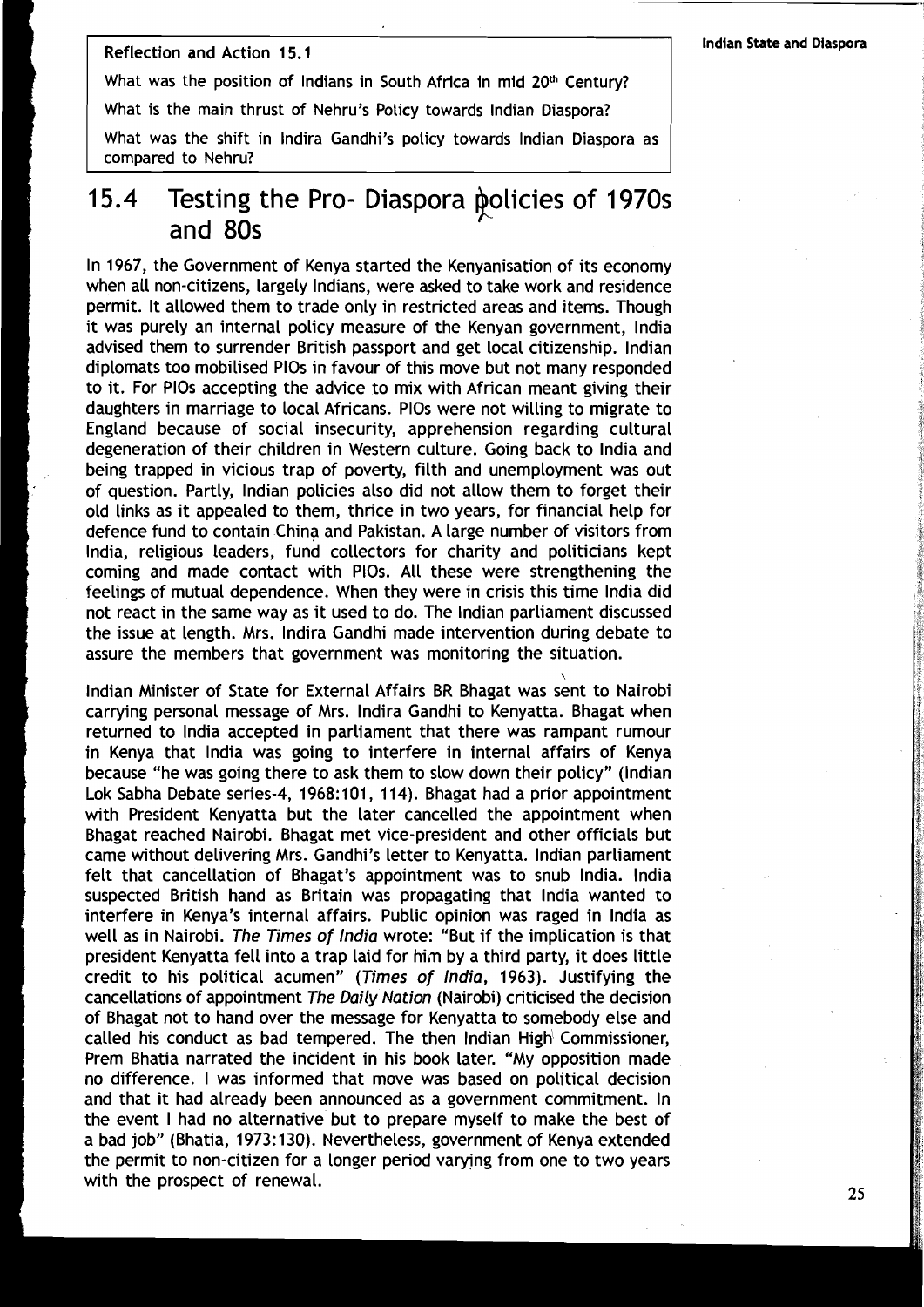Indian government had started economic initiatives at bilateral level to bring lndian settlers in Kenya within the policy framework of India. It proposed to establish Africa-India Development Corporation with Kenyan PlOs and lndian capital, its aim was to seek integration of the lndian community in the economic life of Kenya, thus fortifying the foundation of a multi-racial society (AICC, 1966). Though finally it could not materialise, due to reasons other than disinterest of India, but it did show the shift, which was coming in lndian policy for PlOs in Africa. Uganda was another country in East Africa where India's policy on lndian settlers demonstrated the shift. When Idi Amin came to power in January 1971 in Uganda, he wanted to put the entire Ugandan economy in the hands of Ugandans of African origin. He said that 80,000 Asians in Uganda were sabotaging the economy and encouraging corruption and therefore there were no rooms for them in Uganda. All PlOs who were Kenyan citizen, British and lndian passport holder had to leave in 90 days before November 8, 1972. Amin called the expulsion of PI0 "as part of the war of liberation". lndian Deputy Minister of external affair said in parliament, "We are in touch with the Ugandan authorities and I can assure the house that we shall do everything we can to protect the interest of lndians there". The lndian president while in Lusaka denounced the expulsion and stated "The happenings in Uganda have a heavy clouds of doubt and uncertainty over the minds of many people of lndian origin in several countries of Africa. .. . The pernicious doctrine of racialism may permeate even free Africa" (quoted in Gupta, 1974:232).

Though public opinion was aroused in lndia it refuted strongly and ridiculed Amin's allegation that lndia was planning to invade Uganda along with Tanzania and Zambia. However, lndia made it clear that it was going to support any international move, which would persuade Amin for extending the expulsion deadline. lndia did not take the tougher line because lndian move against a purely racial issue would have been interpreted as lndian interference and design in Africa. lndian support for Afro-Asian solidarity was another constraint. But the main consideration of lndia in not taking a tougher line on the issue seemed like since "there is nothing to be gained by using strong words, if they can not be backed by meaningful action in Uganda, any show of strong sentiment may trigger off an anti-Asian wave" (Times of India, 6 October, 1972). Years later lndia faced the same constraints when Bavadra government was dismissed in Fiji and anti-PI0 move started there.

Ugandan crisis made lndia realise that the leadership and political system of African states vary considerably from country to country and lndian support to Afro-Asian solidarity had to be qualified by longer national interests. These expulsions brought home another point to India. Despite lndians consistent support to African decolonisation and Afro-Asian solidarity none of the African countries howsoever friendly to lndia and opposed to Idi Amin's action, offered to accommodate expelled lndians even in small number as a gesture to sympathise with India. As far as lndia was concerned, it was never its policy to debar entry of PI0 if they wanted to resettle in lndia with their saving and assets. Government of lndia made special provisions and gave inducement for Asian to resettle in lndia with their savings and assets. Despite such offer, almost all of them opted not to return to India. The restraint approach of India, however, succeeded in getting Amin to pay compensation for business and properties of lndian passport holders, which was not given to lndians of other nationalities.

Fiji: Subsequent to East African experience was the experience of Fiji. The changing attitude of Government of lndia got reflected in 1987 military

26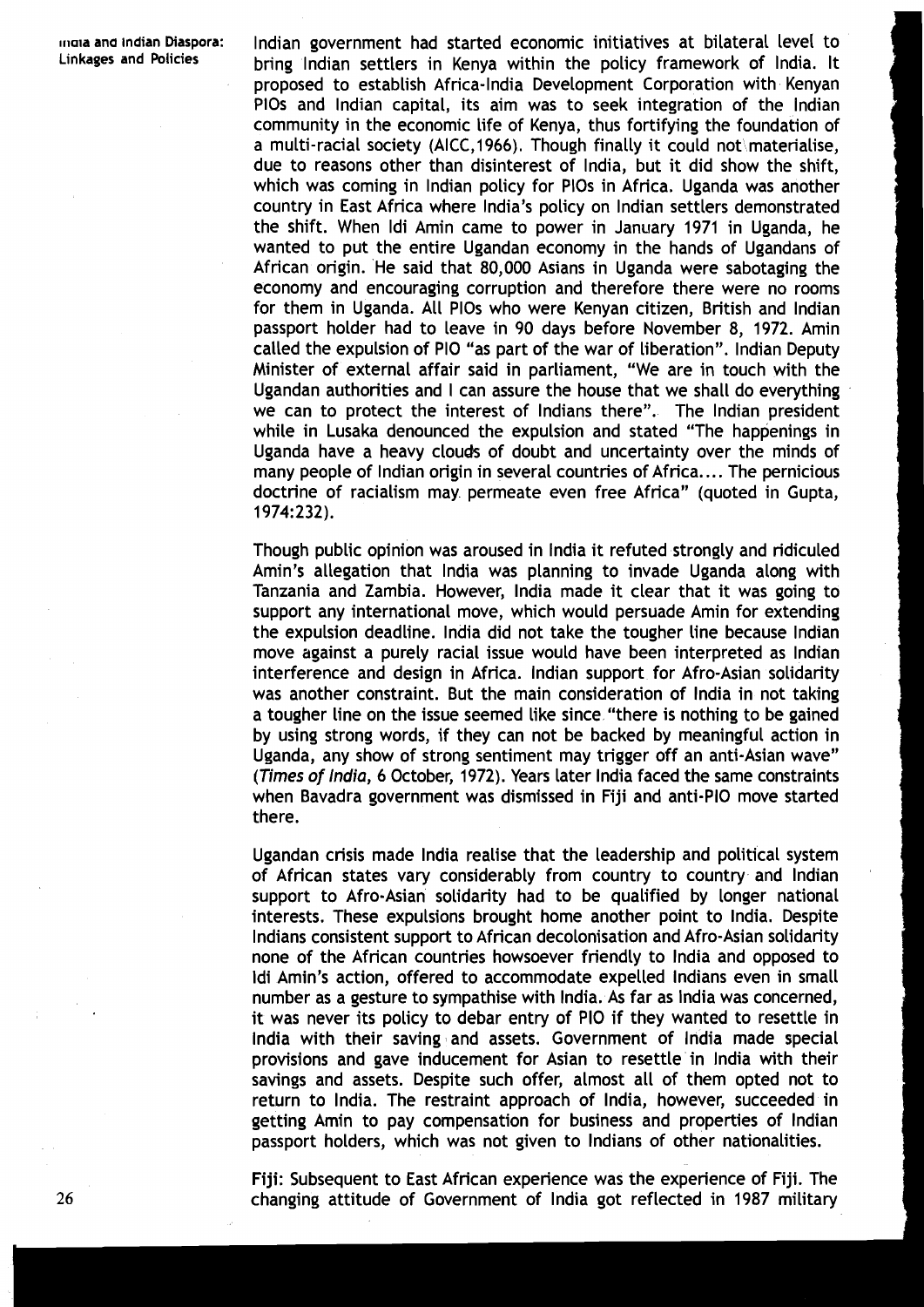coup in Fiji. 'The changing lndian attitude was visible in the press. The **lndian Stateand Diaspora**  issue of overthrow of pro-Indian Fijian government was aggressively reflected in the press and in other media. lndia did not have capacity to forcibly change the situation. It decided to mobilise the regional powers Like Australia to side with lndia in its effort to change the situation in Fiji. The NAM Summit, the Commonwealth group, the UN and other fori were utilised by lndia to highlight the discrimination and injustice to lndian Diaspora. This was in clear contrast to what lndia was doing so far on PI0 discrimination issues.

South Africa: lndian settlers in South Africa had been a separate case for India. Long before Mahatma Gandhi used his tactics of non-cooperation, civil disobedience, satyagarh and peaceful protests in lndian freedom struggles in 1920, he made maiden use of many of these methods in South Africa in late nineteenth century. The personal insult heaped on him in South Africa and his strong feeling against racial discrimination of lndians in South Africa became a sentimental issue for the followers of Gandhi in the lndian freedom struggles. The racial discrimination of lndians in South Africa received constant condemnation from lndian leaders and the cause of lndians in South Africa always remained high in India's foreign policy consideration.

The.Asiatic Land Tenure Act also known as Ghetto Act became law in June 1946. It was directed against lndians confining them to specified areas alone: When on 3 September United Nation General Assembly session started, the Indian representative Chhagla articulated lndian concerns in United Nation Sub-committee. He condemned South Africa's "discriminatory treatment of Asians in general" as a denial of human rights and the Ghetto Act, both of which impaired friendly relations between India and Africa. The Franco-Mexican resolution - supported by lndia - calling for treatment of lndians in South Africa to be in conformity with international obligations and charter of United Nations- was passed. lndian approach of special support to lndian settlers in South Africa Lasted until late 1950s. Till then, resolution of the lndian National Congress used to articulate and strongly support lndian settlers' cause in South Africa, though it used to express support to South African non-Indian sufferers too but in general terms.

Once lndia raised the issue of South African lndian settlers exclusively within the U.N., based on human rights clause; it soon realised that it was not possible to keep the issue confined to lndian settlers alone. Because of the provisions of non-racial treatment, lndia had to extend support to all groups and communities subjected to racial discrimination in South Africa. Further, the policy of exclusively supporting  $\ln$  indian settlers was in contrast to Nehru's policy of advising lndian settlers in other parts of Africa, where he counselled paramountacy of African cause and advised lndian settlers to integrate themselves .with African cause and aspiration and not to seek special position or privilege. Meanwhile the Group Areas Act of 1950 had formally institutionalised the Apartheid policy affecting lndians as well as Black Africans.

Above considerations started a shift in Indian approach to South African<br>
WWW, multiple started associating discrimination of Black and Indians together.<br>
WWW, multiple started associating discrimination of Black and India INCREASE South Africa; it had already assumed a greater and wider<br>parliament in 1952. He said, "The question is no longer merely one of<br>parliament in 1952. He said, "The question is no longer merely one of<br>parliament in 19 India President Dr. Rajendra Prasad in his address explained the smile of the said, "The question is no longer merely one of a straight in 1952. He said, "The question is no longer merely one of the parliament in 1952. He May President Dr. Kajellula Hustan question is no longer inerctors and wider<br>notial S. President in 1952. He said, "The question is no longer inerctor and wider<br>parliament in 1952. He said, it had already assumed a greater President in 1952. He said, "The your assumed a greater folerance. It<br>nent in 1952. He said, "India already assumed a greater folerance. It<br>is of South Africa; it had already and racial intolerance. It is question of racia The sure, had already asset and racial mariam. India<br>Irica; it had domination and racial Africa". India<br>Iricans more than that of Indians in South Africa conflict<br>Iricans more than that of the question of racial conflict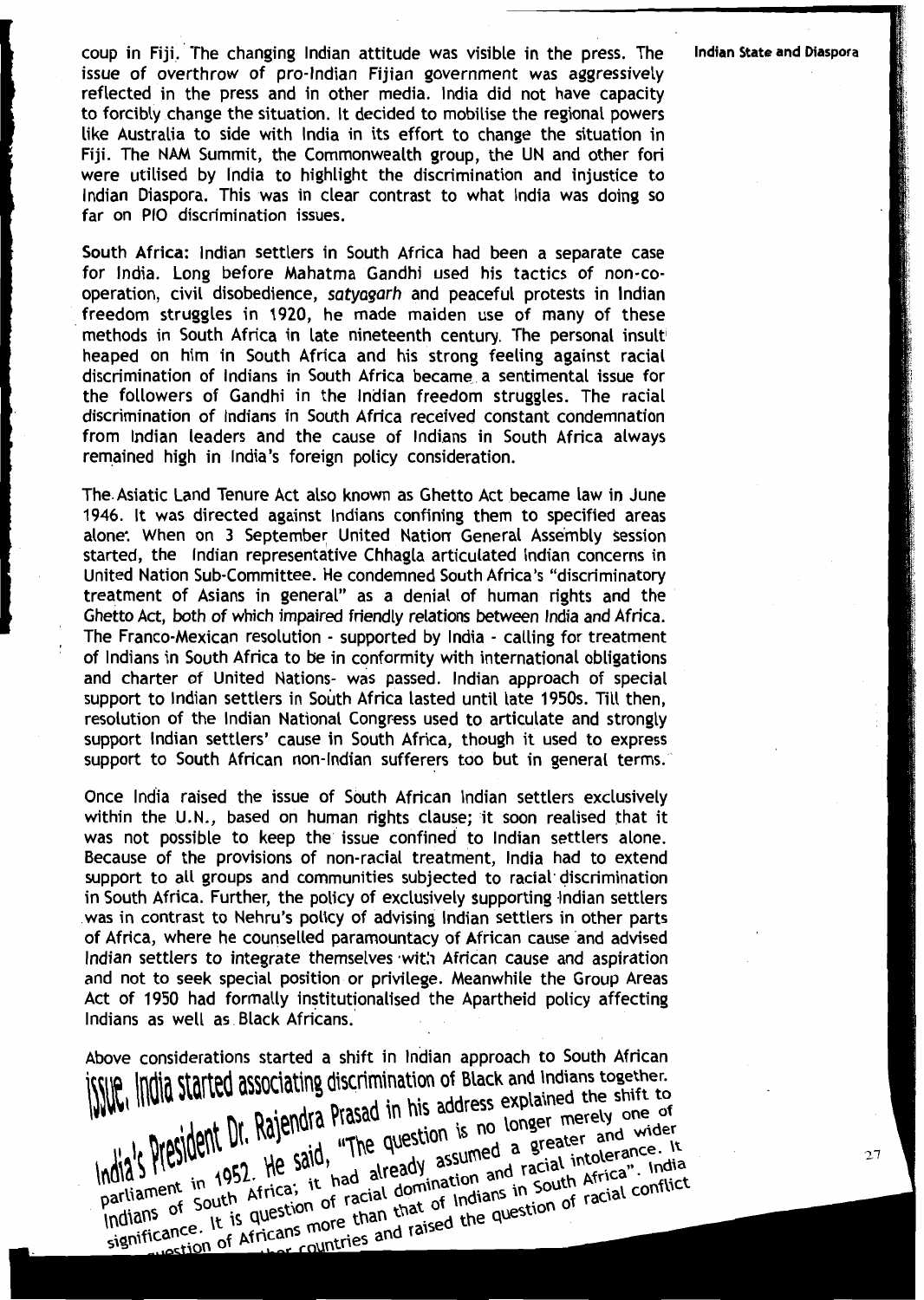**lndia and lndian Diaspora:** in South Africa resulting from apartheid policy and succeeded in appointment of a U.N. commission to study the racial situation in South Africa. From then onward, the issue of lndians in South Africa was merged with larger issue af apartheid policy in South Africa, which involved both lndians as well as Black Africans. lndian policy then worked for establishment of majority rule in South Africa and merging of lndian settlers cause with that of Black Africans.

> During the interim Prime Ministership in March 1946, Nehru recommended termination of trade agreements and breaking up of diplomatic ties with South Africa. Lord Wavell, the lndian viceroy did it immediately. This strong step was taken when lndia was free in foreign relations but not free internally. The stakes involved were high. lndia at the time of independence needed economic support from all quarters but this decision deprived lndia 5% of its trade.

> For lndia PI0 remained the main concern until Late 1950s.The defeat of lndia in Indo-Chinese war of 1962 and its isolation in Africa changed lndian priorities. Diplomatic support vis-a-vis China and Pakistan became the most important consideration. By the time lndia overgrew its inferiority complex by becoming self sufficient in food, creating Bangladesh, detonating atomic bomb and Launching satellites, it also emerged as the country having third largest skilled and trained manpower. Its economic consideration became paramount in third world countries like Africa where its technology and skills can be sold at very competitive prices. The South-South umbrella suits lndia to sell its manufactured and value added goods in Africa. The issue of PlOs has receded to background since it does not fit in or helps in contemporary concern of India. The current euphoria of India on the end of apartheid is not just because lndian settlers and Blacks have become free from racialism. It is also largely because lndia wants to convert its goodwill for South Africa, this time, into economic favour by having a favourable access to its Large and strong economy. Whether this expectation will be reciprocated or not is a different question but this time lndia does not expect as return of its contribution to struggle against apartheid, a favourable treatment of South African lndian settlers.

> Both domestic and international changes have altered the priority and agenda of India's policy towards PlOs . The major concern of lndia during colonial rule in Africa was to see to it that the colonial government gave equal privileges to PlOs compared to European settlers. It advised PlOs to join Black Africans in freedom struggle and to become one of them without seeking special privilege or status. With abolition of colonialism, both internal and external, such imperatives did not exist. Second, in post colonial phase of Africa lndia by its experience realised that expectation of 'dual loyalty' and inclusion of PI0 in policy framework neither wins them over for lndian investment or other economic needs nor does it please African governments who have to deal strongly with PlOs according to domestic imperatives and pressures. Even the PlOs after their experience in Zanzibar, Uganda, Zambia and other countries have realised that lndian support for their protection is going to be limited because India's own capacity to intervene for this is limited. Even during their crisis the PlOs themselves did not respond to lndian offer to come and invest in lndia and get lndian citizenship. Thirdly, PlOs have historically and politically become a part of African states and the issue of PlOs has receded as major concern. Therefore, it is not surprising that in aggressive diplomatic and economic initiatives of lndian government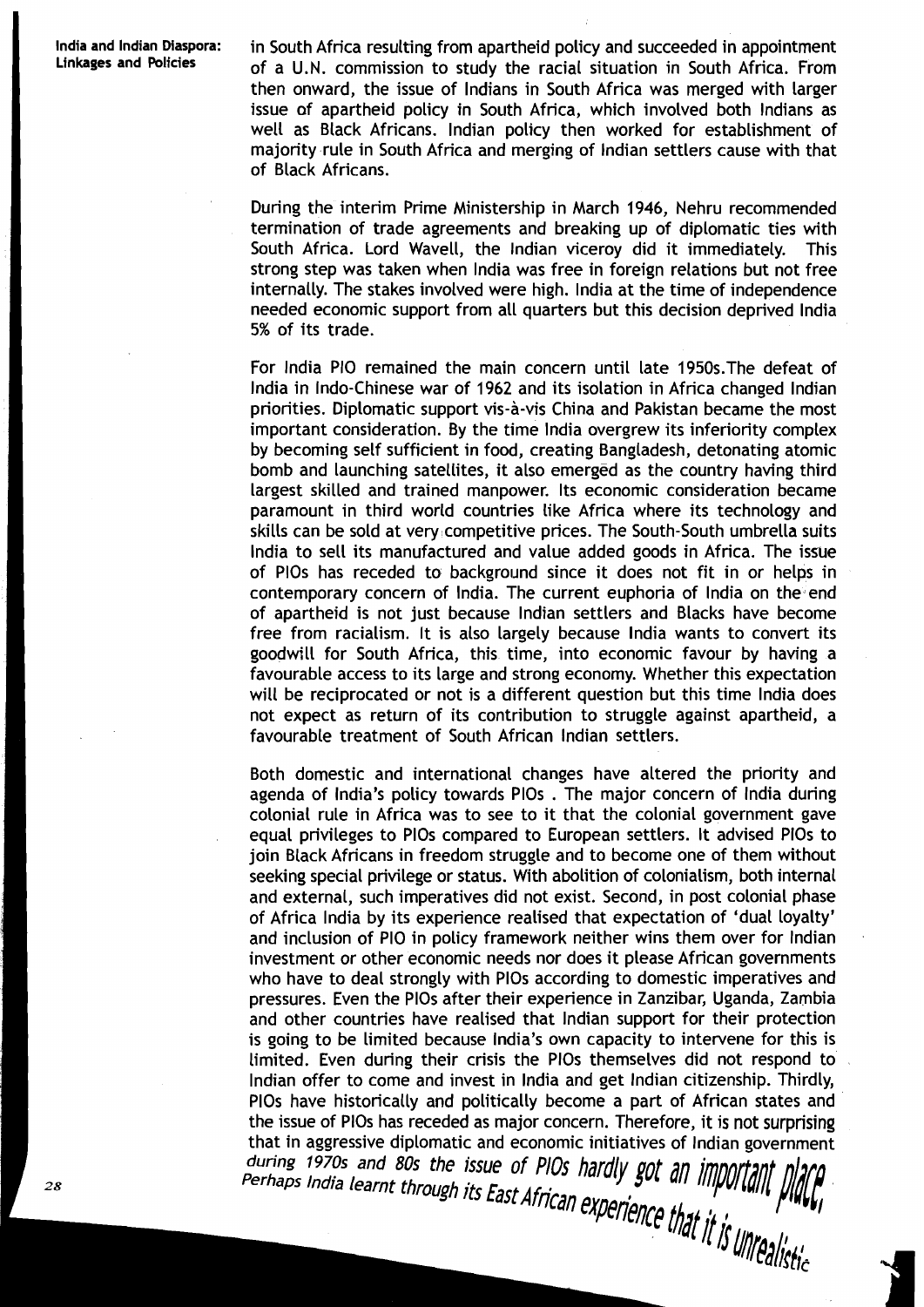and counter productive to expect extra care tor South African lndian settlers **Indian State and Diaspora**  from South African government as a reciprocal gesture for lndian contribution to struggle against apartheid. The real test of this policy will come when lndian settlers may have to share the burden of economic and social **<sup>L</sup>**restructuring programme in South Africa. Such pressures and demands from black groups have already started surfacing openly. However, because of the long isolation of South Africa from lndia they will not have, unlike East African Indian, a 'dependency' attitude towards India. Therefore, lndia does not have to respond to a non-existent expectation of PlOs. But it does not mean that PlOs have no place in lndian policy.

lndian Diaspora in the Gulf region: The oil boom of 1970s enabled a large number of Indians rushing to the Gulf region. A sizeable number of them remained employed for a long period though they have no chance of getting settled or acquiring local citizenship. As a result they have to repatriate all their earning and savings to lndia under this compulsion. This benefited lndia foreign exchange reserve, which was a very scarce resource in the early 1990s. The government of lndia moved strongly on this. Created better banking and other facilities for repatriation of foreign exchange. It raised the interest rate on foreign exchange deposits. It took up the issue of welfare of its migrant workers in west Asian countries. It came out with policy and enactment for compulsory registration of recruiting agents of labours to avoid exploitation and deportation of the work force. Recently lndian Government under its changed Diaspora policies, which has been 1 discussed below , announced special insurance scheme of lndian Diaspora in the Gulf region.

#### Reflection and Action 15.2

In what way has the perception of lndian government about the diaspora change with people migrating to the Gulf region?

What are some of the concrete steps that Government of lndia took to attract remittances from abroad ?

# **15.5** Pro-Active Interest of the lndian State Towards the Diaspora

Since the early 1990s there is a proactive interest of the lndian government in lndian overseas. This started with appreciation of foreign remittance from NRls in Gulf region and from North Africa. This provided meaningful addition to India's foreign reserve requirements. Further when liberalisation started in early 1990s, government of India tried to rope in first NRIs and then lndian settlers abroad to attract foreign direct investment. It organised meetings for NRls and promised many incentives to attract their investment. PlOs were an equally relevant overseas segment to rope them in India's new drive for globalisation. But the Congress government of lndia was cautious and slow towards this segment. Because of its historical position it was over cautious in including PlOs under overt policy framework. When Bhartiya Janta Party (BJP) came to power lndian policy changed very fast for this segment. Historically Rastriya Swayam Sewak Sangh (RSS), a support base for BJP, had maintained very close people-to-people contact through its branches among overseas Hindu settlers. In contrast to Nehru's policy of active dissociation of PlOs from lndian foreign policy objectives, BJP stood for active and overt association of PlOs for fareign policy objectives of !ndia. It helped to organise the first ever conference of Parliamentarians of lndian Origin in New Delhi. lndian Government established a broad based, what is called, a high powered committee to suggest the Government of